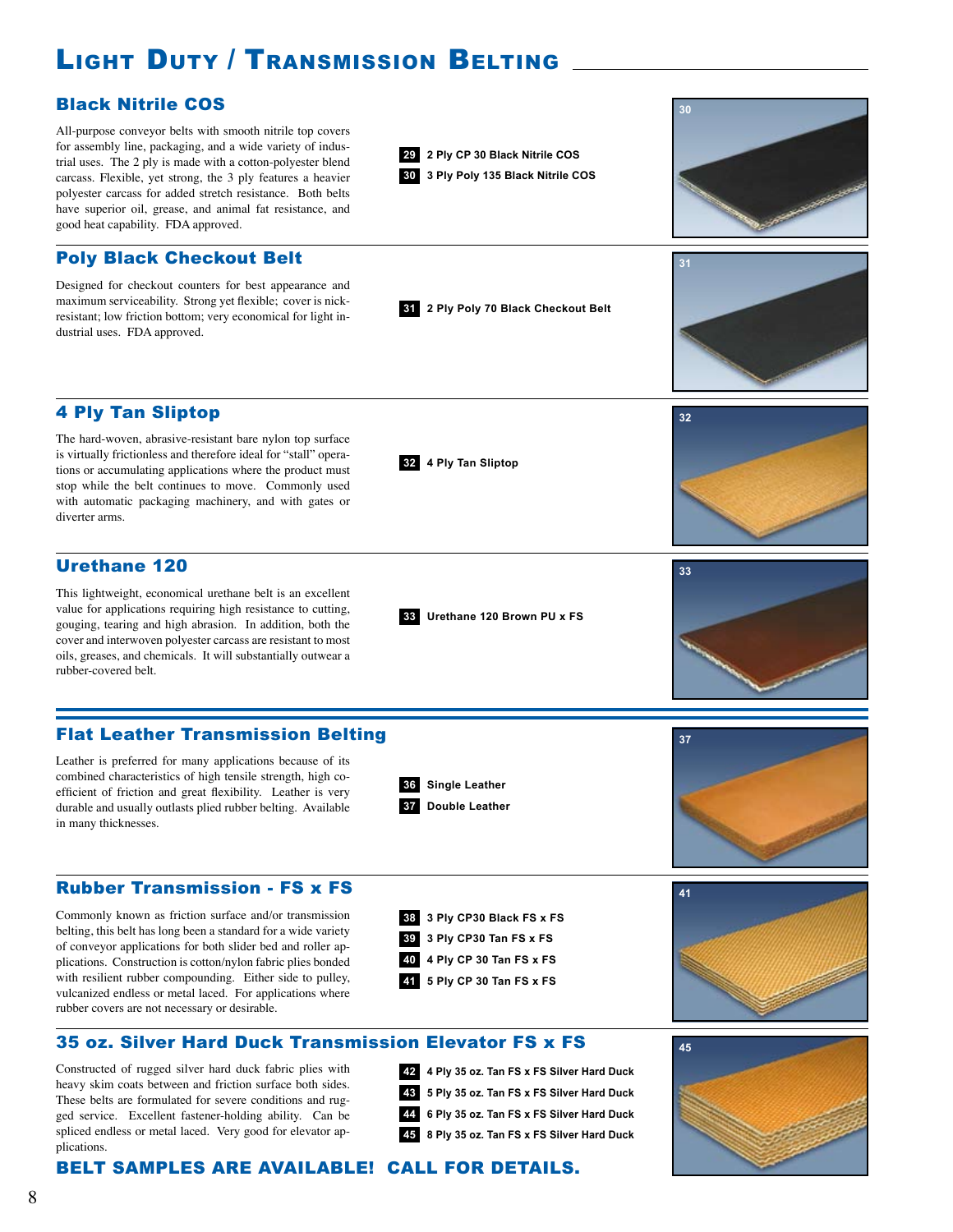# TRANSMISSION / PACKAGE HANDLING / UTILITY BELTING

The leather for round leather belting is selected for maximum strength and processed to give long life with minimum stretch. Popular for sewing machine drives.

Offered in oak tanned and extra quality hair-on.



#### 3 Ply Hot Stock and Water\*

Bare duck surface down for lowest possible friction for slider bed use, and up for deflector bar applications; ideal as slip-top belt for "stall" operations. Its true use is for conveying uncured rubber in tire plants.

\*Bare x Bare is also available.

#### Round Leather Belting **Extruded Plastic and Urethane** High Speed Lapless Belts **Belting**

Belting material is ideal for replacement of V-belts, round belts and cable belts for complex motion systems involving multidirectional belting. It outwears leather and rubber in most applications and resists deterioration from moisture, sunlight, oils, greases, solvents and most chemicals over long periods of time. Easy to make any belt length you need.



These belts feature a woven endless (no lap) synthetic carcass with oil-resistant neoprene impregnation. Suitable for very high speeds on small pulleys with minimum vibration. Very economical belt.





#### 3 & 4 Ply Silicone-Covered Hot Stock and Water

Specially designed for applications requiring release of wet, sticky, or warm products like uncured rubber and PVC. These belts are used primarily in the tire and rubber industry. Coatings available in different colors and thicknesses. Other base belts available, priced on application.

**3 Ply Red Silicone-Covered HSW**

**4 Ply Red Silicone-Covered HSW**

**<sup>46</sup> 3 Ply Hot Stock and Water**\*

**3 Ply HSW with 1/32" White Smooth 46c Silicone x FS**



**47**

#### 4 Ply Hot Stock and Water

Bare duck surface down for lowest possible friction for slider bed use, and up for deflector bar applications; ideal as slip-top belt for "stall" operations. As a "hot stock and water" belt, it is used for conveying uncured rubber in tire plants. Construction is 1 ply of bare hard sliver duck and the other three of 28 oz. cotton.

#### CP 30 1/16" Smooth x FS

Popular general-purpose utility belt featuring tough rubber top cover and friction surface bottom for slider bed use. Heavy duck plies give belt good rigidity and body. Commonly used in the lumber industry. Is often used as 4" wide belts on V-guided APC conveyors.



**47 4 Ply Hot Stock and Water**



#### CP 30 1/16" Pebbletop x FS

This belt features the same rugged construction as No. 48, but has a "pebbletop" rippled textured pattern for increased traction. No. 49 is a popular replacement belt for 4 inch wide V-guided APC conveyors.

**49 3 Ply CP 30 Black 1/16" Pebbletop x FS**



#### BELT SAMPLES ARE AVAILABLE! CALL FOR DETAILS.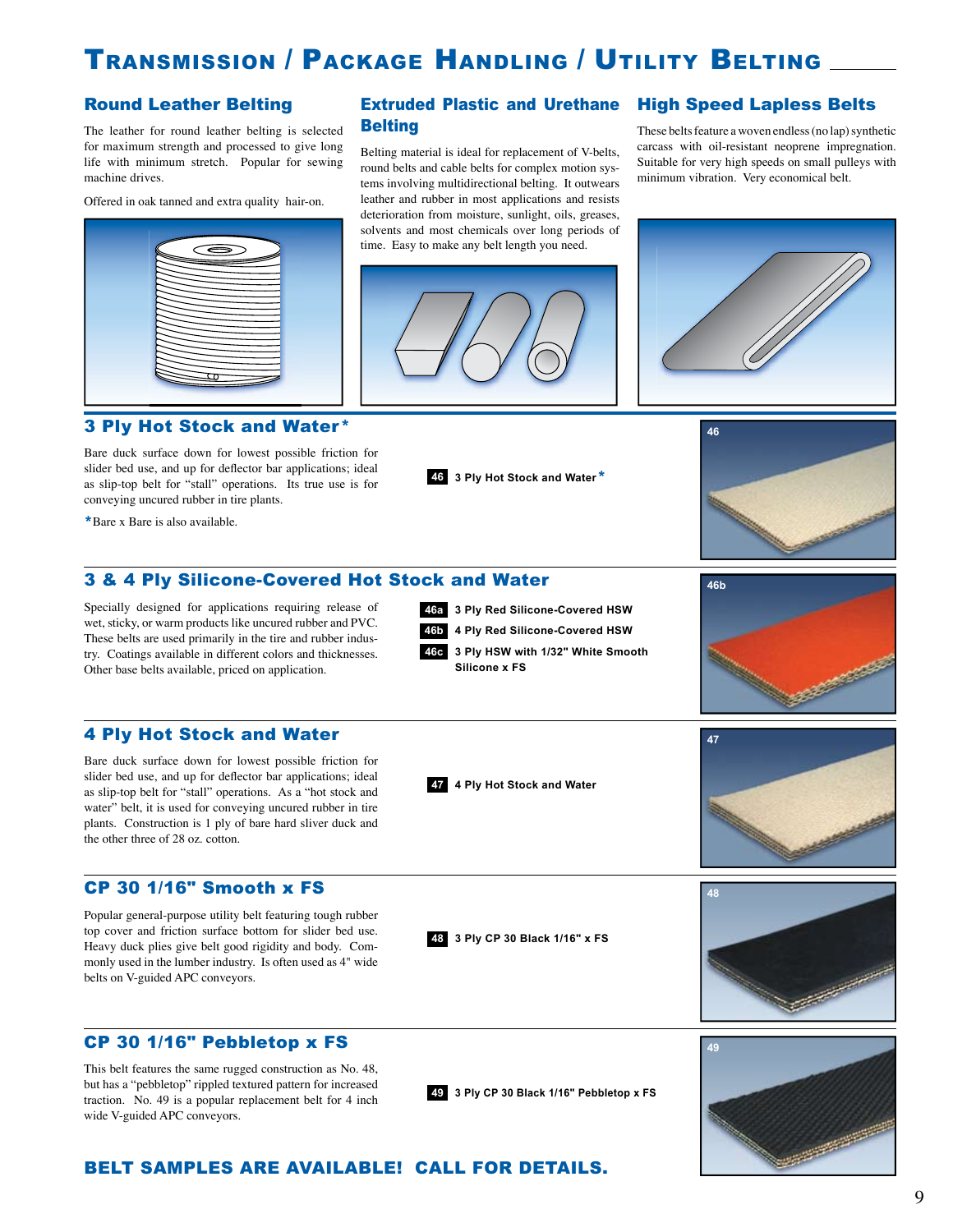# PACKAGE HANDLING / UTILITY / INCLINE BELING

#### 1/8" Urethane Cover x FS

This premium belt features a cast polyurethane cover 1/8" thick. Recommended where highly abrasive cutting action would destroy a rubber-covered belt in short order. Particularly suitable for wear pads, cutting blocks, stamping operations, die cutting, roof tile manufacturing, and belt sanding units. Excellent for sharp steel parts and scrap. Available in various colors for special orders.

#### 2 Ply Bare Bottom

These belts feature a high-strength 2 ply polyester carcass. No. 51 is ideal for applications requiring a low coefficient of friction on both the top and bottom. No. 52 is an economical general purpose package handling belt, also used in agriculture.\*No. 53 is for heavier moderate oil resistant applications needing a tough cover with a low-friction bottom and is also available in 220 lb. PIW. \*\*No. 53b is in stock but not shown in our full line sample catalog.

#### Black Smooth Nitrile Top x Bare

No. 53a is a smooth top belt used for the wood sander and metal finishing industries. Abuse-resistant nitrile top cover metal finishing industries. Abuse-resistant nitrile top cover<br>makes this belt ideal for oily cut and gouge applications.<br>**53a Ally 180 Black 3/32" Smooth** 

2 Ply Black, Tan, and Gray Roughtop

Construction is two plies of high-strength, all-synthetic polyester fabrics. Very flexible, yet stretch and moisture resistant incline/decline belts. Tan and gray roughtop are non marking. No. 54(FR) is a premium flame retardant belt and an excellent choice for spiral incline power turn systems; see page 22 for more information. \* In stock but not shown in Beltservice's full line sample catalog.

#### 3 and 4 Ply Black Roughtop

Long a popular standard in the industry. Often used as pulley lagging. The cotton/polyester blend carcass of Nos. 56 and 57 gives a hefty appearance and cushioning effect. No. 56a is an excellent choice for high tension systems that require a belt with low-stretch characteristics.



Tan color is non-marking. The genuine gum is soft durometer for highest grab, steepest inclines and long wear where required. The tan rubber is more economical, yet highly serviceable. Three and four ply bare bottom construction is popular for sanding machinery applications.

#### Poly Brown Nitrile Roughtop

Nitrile construction resists oil, heat, grease, and chemical exposure. Our specification is made of 135 lb.-rated all polyester for high strength and low stretch, yet is very flexible for small pulleys.



**2 ply 210 Gray Roughtop x Bare 55a**

**Nitrile Top x Bare**

**2 Ply 220 Tan Bare x Bare 51 2 Ply 150 Black 1/32" x Bare 52 53 2 Ply 160**\* **Black 1/8" x Bare MOR**

**53b 2 Ply 220 Black 1/8" Smooth Top x Bare MOR**\*\*





**58 3 Ply CP 30 Tan Rubber Roughtop x FS 59 3 Ply CP 30 Tan Genuine Pure Gum Roughtop x FS 59a 2 Ply 160 Tan Pure Gum Roughtop x Bare 59b 3 Ply 180 Tan Pure Gum Roughtop x Bare 59c 4 Ply 240 Tan Pure Gum Roughtop x Bare 59c 60a 3 Ply 225 Tan Pure Gum Roughtop x Bare 60b 3 Ply 225 Tan Rubber Roughtop x Bare**

**60**

#### **60 3 Ply Poly 135 Brown Nitrile Roughtop x FS**

#### BELT SAMPLES ARE AVAILABLE! CALL FOR DETAILS.

**50 3 Ply Hot Stock and Water Black 1/8" Urethane x FS**







**55a**